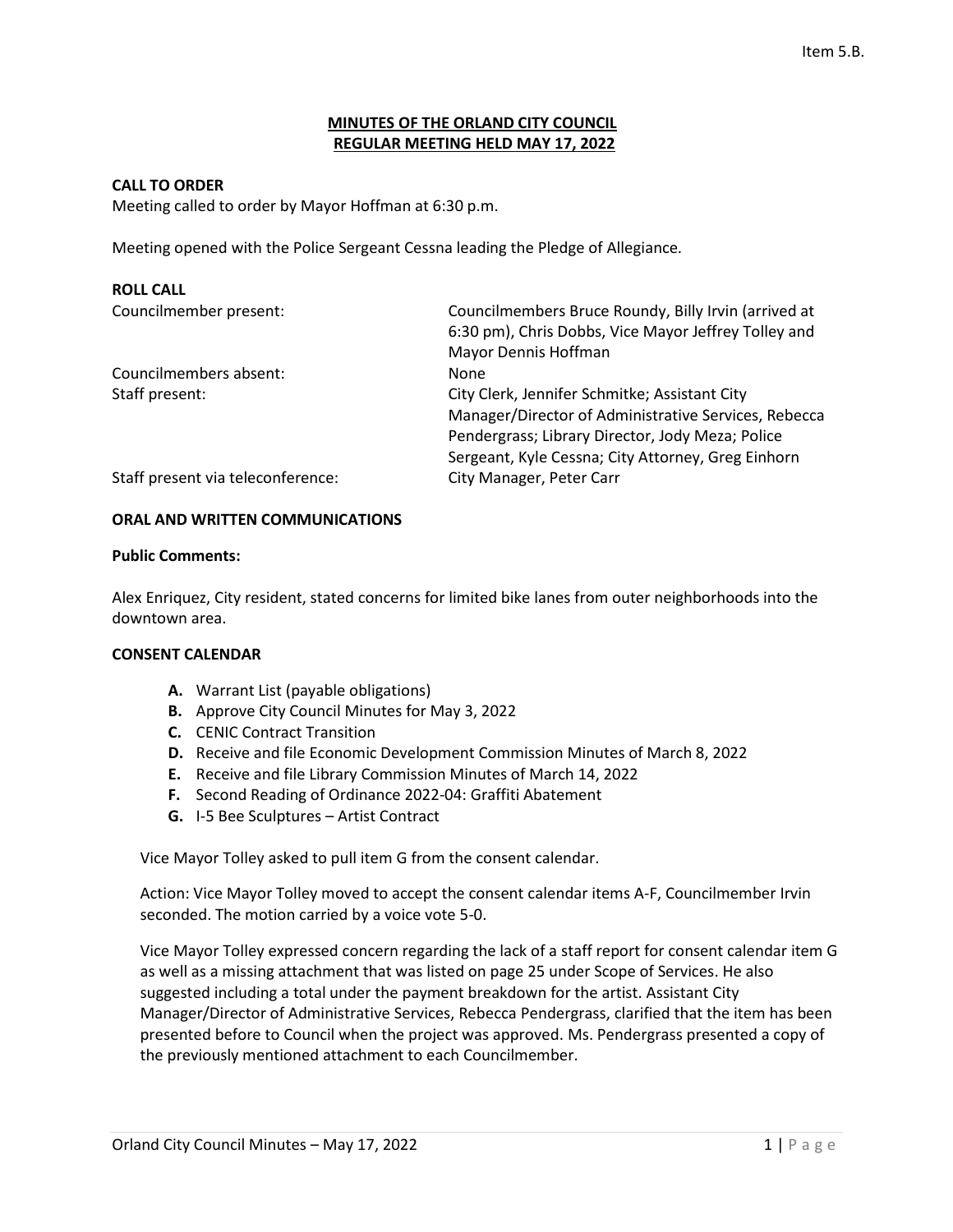Action: Vice Mayor Tolley made a motion to approve item G on the consent calendar, Councilmember Dobbs seconded. The motion carried by a voice vote 5-0.

# **PUBLIC HEARING** – None

### **ADMINISTRATIVE BUSINESS**

# **A. Verbal Update on Drought Conditions and Water Supply Project – Pete Carr, City Manager**

City Manager Pete Carr provided an update on reported dry wells, stating there are currently a total 24 wells reported this year being affected, 19 of those are completely dry. Mr. Carr stated the municipal wells continue to be monitored weekly and continue to be stable.

Mr. Carr stated that the Glenn County Task Force met May 12, where Department of Water Resources (DWR) presented an updated report on the water connection project. Mr. Carr shared an update on the DWR project, answering many questions that the City has been hearing the last few weeks. Mr. Carr stated the updated information was also posted onto the City's Facebook page to update residents who are patiently waiting.

Council discussed the DWR water project and Mr. Carr answered many questions about the project including timelines for the completed project, the ability to keep wells, backflow prevention devices, and if using water to irrigate is allowed. Mr. Carr also stated that DWR and City engineers are preparing plans needed to secure a contractor for the project, once that is completed a timeline should come shortly after.

Mayor Hoffman asked if the DWR well will be located on Walker Street. Mr. Carr explained there will be two new wells and the DWR funded well will be located on the end of West Walker Street. Mr. Carr went on to explain that the storage tank will be on Sixth Street and Colusa. The new storage tank will be a million-gallon storage tank, it will be 35 feet tall and 85 feet in diameter.

Bruce Wilcox, County resident, asked if it would be better to have two 500,000-gallon storage tanks in different locations within the City instead of one 1-million-gallon tank in case of contamination. Mr. Carr stated he would share the suggestion with City engineers. Mr. Carr shared that the City's Master Plan, last updated in 2014, calls for two water storage tanks and this tank that DWR is paying for will be the first one.

# **B. Fiscal Year 2022-23 Budget Discussion #4: General Fund by Department – Pete Carr, City Manager**

Mr. Carr presented the fourth part of the proposed draft budget to Council for the next fiscal year 2022-2023 which starts July 1. Mr. Carr summarized the expected reserve balances for all major funds and previewed expenditure plans for General Funds by department and function.

Council asked questions and discussed budget items but did not direct staff to change course.

# **CITY COUNCIL COMMUNICATIONS AND REPORTS**

Councilmember Roundy:

- Attended multiple SGMA meetings this month.
- Attended many negotiation meetings for the City in May.